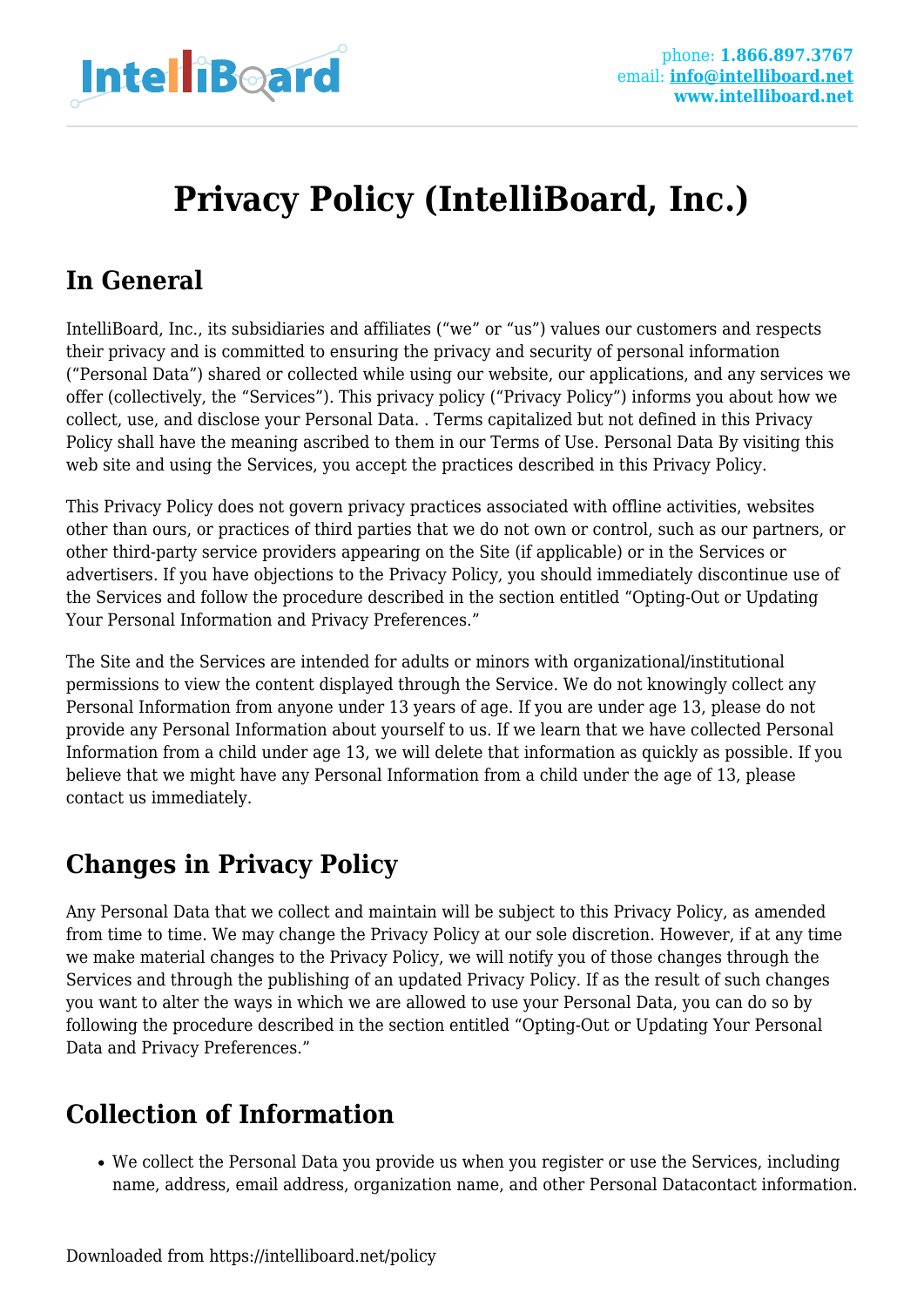

We also collect your payment information as well as other information required to configure, use, pay for, and receive support for the Services.

- We automatically collect certain kinds of non-personal information from you when you visit or use the Services, including device, browser type, operating system, CPU speed, referring or exit webpages, click patterns, Session ID, and your computer's IP address.
- We may on occasion supplement or correct the Personal Data you submit to us and your IP address with information in our other databases or information from third-party sources in order to reduce errors in our database, authenticate our users, prevent fraud and prevent abuse of the Services, as well as to provide more consistent, relevant experiences to our users.
- We may collect general information about use of the Services, such as what pages visitors access, the number of visits, average time spent on using the Services and other similar factors. This information is generally collected in aggregate form, without identifying any user individually, although IP addresses and Session ID in relation to downloads may be tracked as part of our fraud prevention efforts. You agree not to submit any sensitive personallyidentifiable information to us.

#### **Location-Based Services**

Some Services may contain functionality that can enable us to access your location and tailor your experience based on your location ("Location-based Services"). To use Location-based Services, you must enable certain features of your mobile device (e.g., GPS, WiFi, or Bluetooth) to allow us to identify your location. To the extent your location is collected through Wi-Fi or Bluetooth sensors, such sensors, and the associated data services, may be provided by a third-party that may access such information for the purpose of providing such data services to us. You agree to such access by such third parties. You may enable or disable such Location-based Services at any time via a menu within the Services. If you choose to disable any Location-based Services on your device and/or opt out of any Location-based Services through the menu, you will not be able to utilize certain features of the Services. By enabling Location-based Services on your device, you agree and acknowledge that (i) device data we collect from you is directly relevant to your use of the Services, (ii) we may provide Location-based Services related to and based on your then-current location, and (iii) we may use any such information collected in connection with the provision of Location-based Services in providing the Services. PLEASE NOTE THAT LOCATION DATA MAY NOT ALWAYS BE ACCURATE, AND WE DISCLAIM ANY AND ALL WARRANTIES RELATED TO LOCATION-BASED SERVICES.

# **How Your Information is Used**

The information we collect is used in the following ways:

To conduct routine business operations such as billing, identification, authentication, contact purposes and general research. As part of our routine business operations, we may transfer your Personal Information to certain third parties with whom we contract for the limited purpose of providing services such as web hosting, email, and credit card processing. These service providers are obligated to protect your information, and they do not use your Personal Information for their own commercial purposes.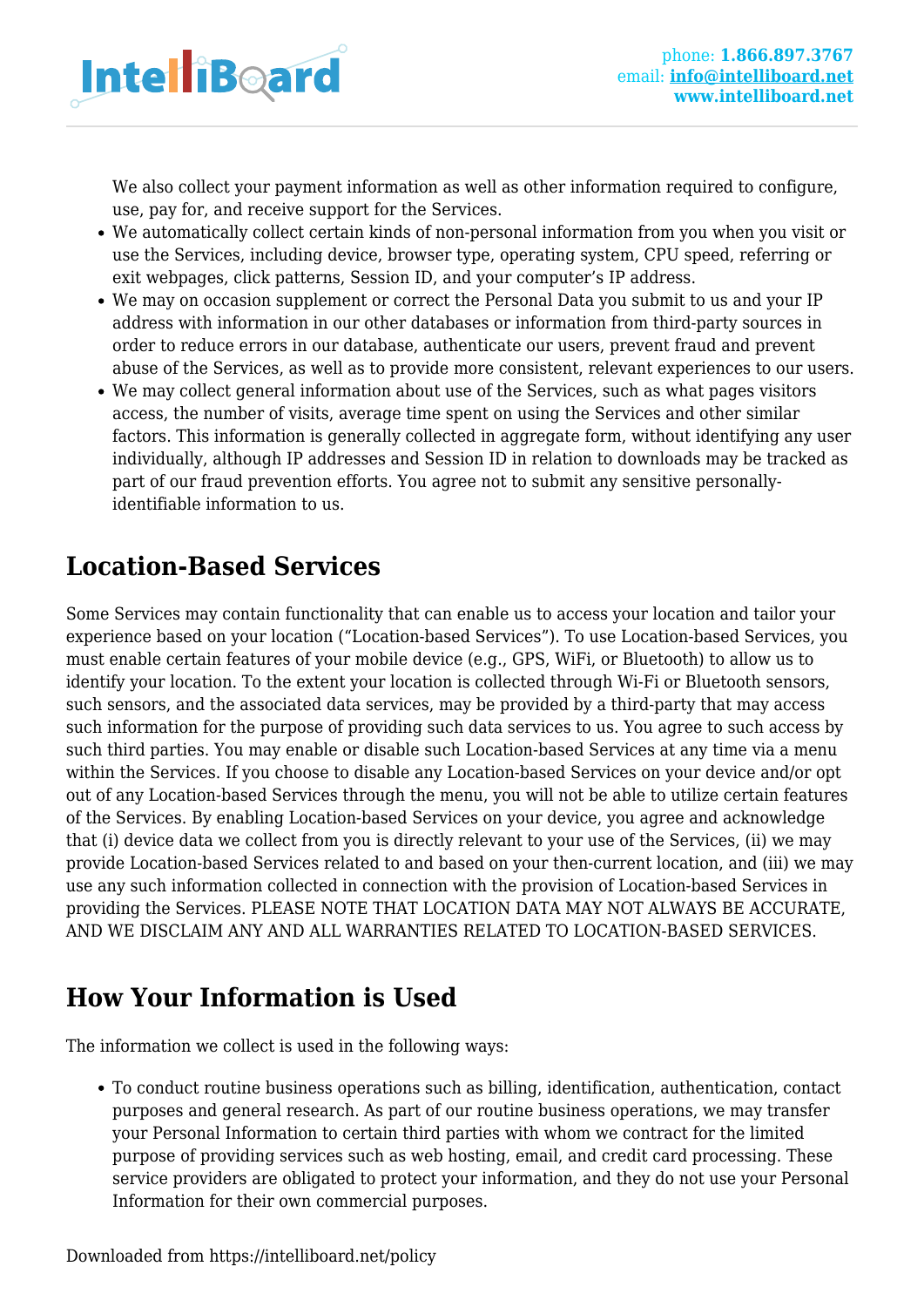

- To employ internal marketing techniques such as tracking customer preferences to provide a customized Site experience and communicating with you about Services, special offers, and other services.
- To enhance the Services.
- To gather generic product, location and other contributed information to make reports based on aggregate anonymized data, which we may use internally, or which we may sell to others.
- To comply with court and governmental orders.
- Aggregated, non-personally identifiable data may be used by us to help with the development and improving the Services.

We take reasonable measures, including technical, physical, and administrative measures and training, designed to protect personal information from loss, misuse, and unauthorized disclosure, access, alteration, and destruction. We safeguard personal information according to established security standards and periodically assesses new technology for methods of protecting information. However, we cannot guarantee the security of Personal Data.

# **Tracking, Use of Cookies, Web Beacons and Similar Devices**

In order to improve our Services and provide more convenient, relevant experiences to our customers, we and our agents may use "cookies," "web beacons," and similar devices to track your activities. A cookie is a small amount of data that is transferred to your browser by a web server and can only be read by the server that gave it to you. It functions as your identification card and enables us to record your passwords and preferences. It cannot be executed as code or deliver viruses. A web beacon is a small transparent .gif image that is embedded in an HTML page or email used to track when the page or email has been viewed. Most browsers are initially set to accept cookies, and most services that include similar devices are typically initially activated to collect data. You can set your browser to notify you when you receive a cookie, giving you the chance to decide to accept it. We do not support browsers' Do Not Track features. You can enable or disable Do Not Track by visiting the preferences or settings page of your browser.

# **Protecting Your Information**

We use a variety of security measures, including SSL, encryption, and authentication tools, to help protect your information. We do not retain your Personal Data for longer than is necessary for our business purposes unless a longer retention period is required by law.Personal Data

#### **GDPR**

We comply with the provisions of the Regulation (EU) 2016/679 of the European Parliament, known as the General Data Protection Regulation (GDPR). For purposes of Article 14(2) of the GDPR, we rely on the following lawful basis for processing Personal Data: consent, compliance with law and legitimate interests.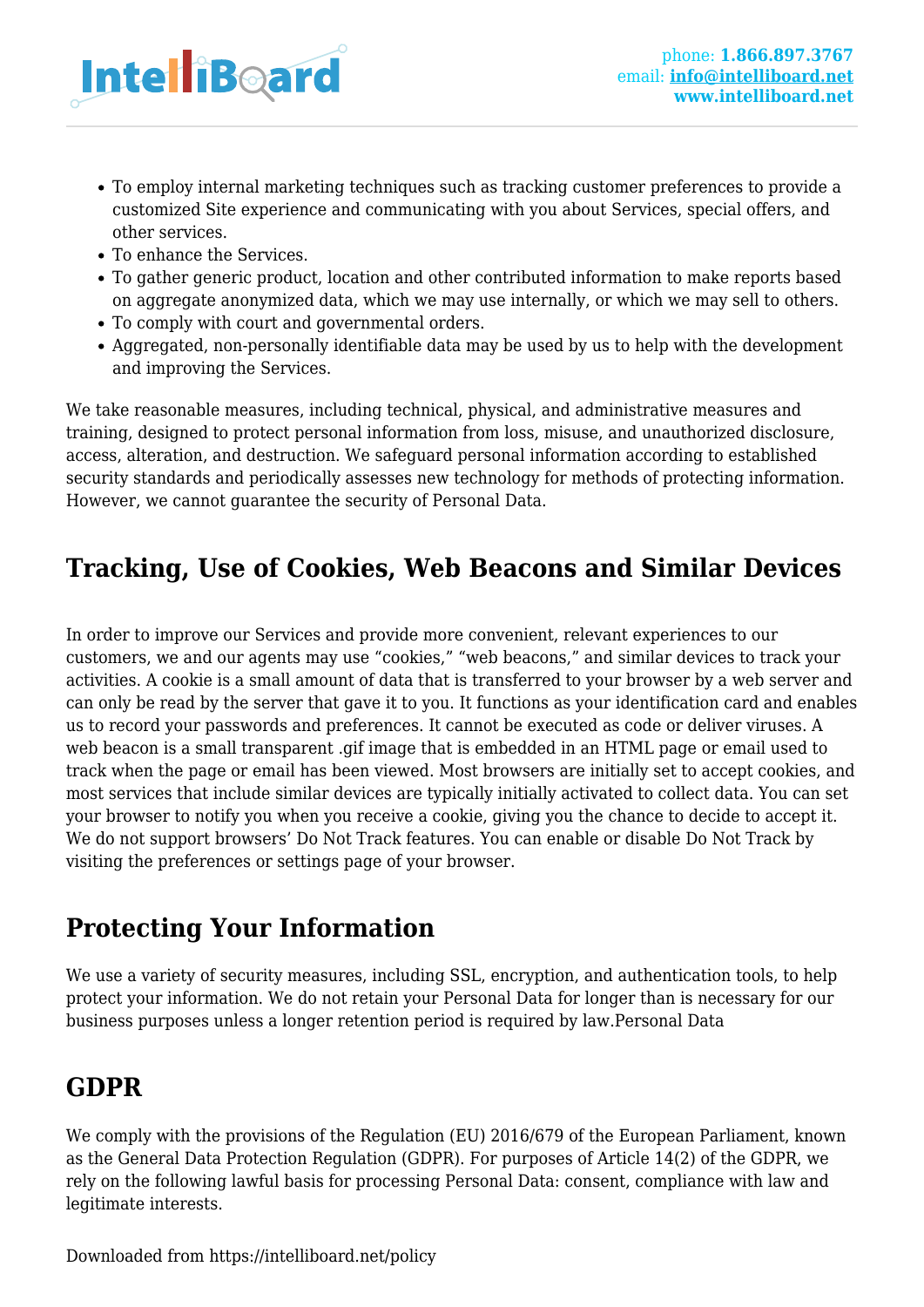

- Under GDPR, we act as a Data Processor vis a vis data provided to it through the Services. We act as a Data Controller with regard to data collected as part of our marketing activities.
- All transfers of data internally in the European Economic Area is done in accordance with the Standard Contractual Clauses.
- In addition, we will execute Standard Contractual Clauses (also known as Model Clauses) as defined in Article 26(2) of the Directive 95/46/EC.
- At any time you can contact us to:
- Request access to information that we have about you (which for Service administrators includes only username and contact information provided by you at the inception of service)
- Correct any information that we have about you
- Delete information that we have about you
- If you have any additional questions, please contact

IntelliBoard, Inc. PO Box 474 Monroe, CT 06468 USA Email: [GDPROFFICER@IntelliBoard.net](mailto:GDPROFFICER@IntelliBoard.net)

### **Disclosure to Third Parties**

- We will not share your Personal Data with third parties without your express consent, except in the limited circumstances described below:We may share your Personal Data third party service providers for the limited purposes described in the section entitled "How Your Information is Used."
- We will share your Personal Data when required by law, regulation, or litigation, and as necessary for purposes of national security, law enforcement, or other issues of public importance.
- If we sell assets or are acquired by or merged with another entity, we may provide such entity customer information without obtaining your further consent. We may provide notice of such asset sales, acquisitions, or mergers through the Services.

#### **Your Choices**

- If at any time you are uncomfortable with our use of your Personal Data for internal marketing purposes and for the purpose of creating aggregate reports, you may opt-out by email as described in "Opting-Out or Updating Your Personal Data and Privacy Preferences." Note that if you opt not to provide us with certain mandatory information, then our Products and services may be unavailable to you.
- You may similarly opt out of receiving communications from us, although we may find it necessary to continue to communicate with you regarding your use of the Services
- For our websites, you may set your browser to refuse all or some browser cookies, or to alert you when cookies are being sent. If you disable or refuse cookies, please note that some parts of the Services may then be inaccessible or not function properly.